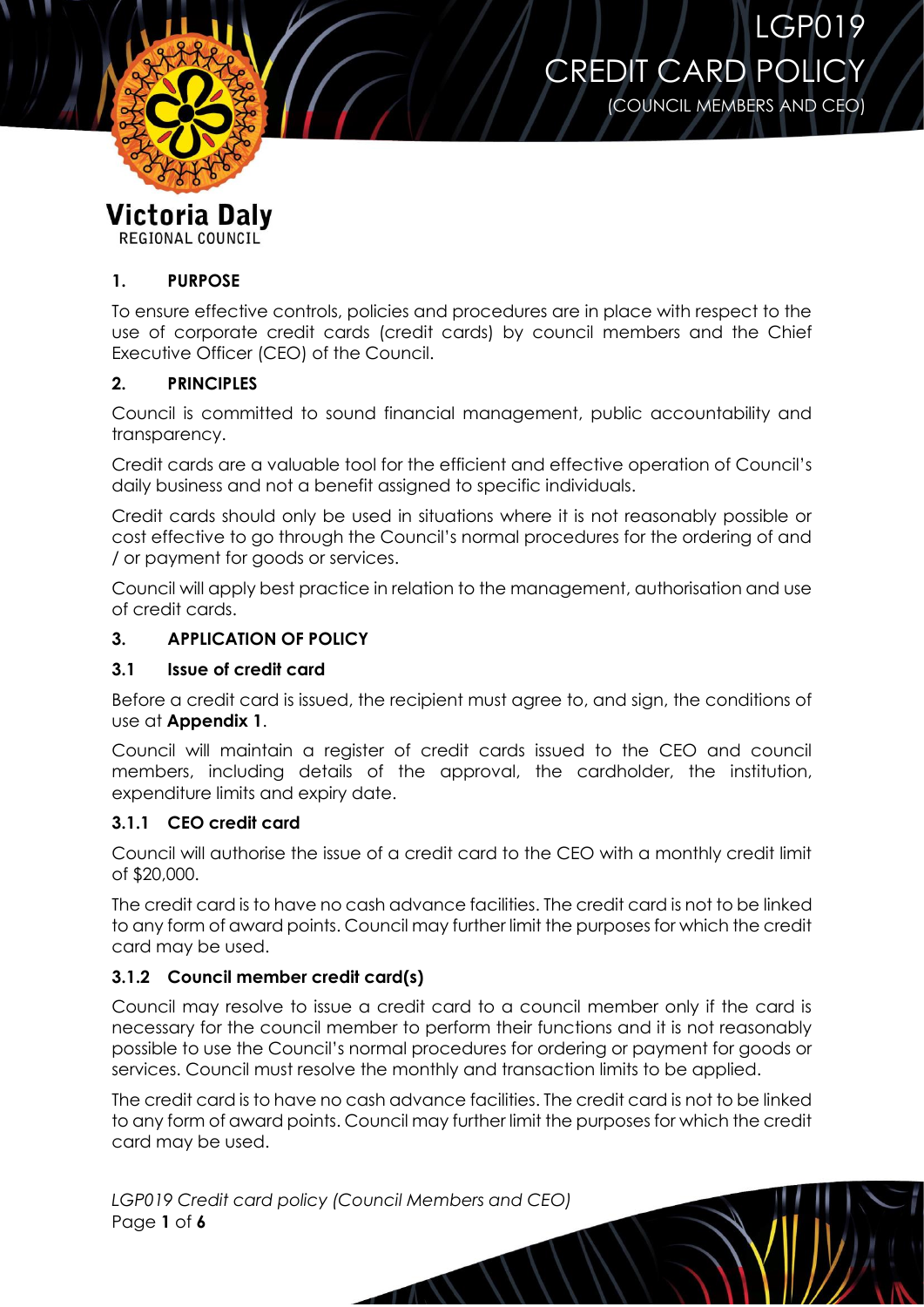

**Victoria Daly REGIONAL COUNCIL** 

# **3.2 Use of credit card**

It is the responsibility of the cardholder to ensure that limits are not exceeded.

Personal expenditure is not to be charged to a credit card under any circumstances. The cardholder is not to gain any personal benefits from being the holder of the card.

Any expenditure using the credit card must comply with legislative requirements, Council's procurement policy, delegations and directions.

Cardholders are responsible for the safe custody and security of the card and are liable for any misuse and associated costs.

The cardholder is not to allow others to use the credit card and must not disclose the personal identification number (PIN) or access codes to any person.

Each council member's credit card is to be reconciled monthly and that reconciliation is to be reviewed and subsequently authorised by the CEO.

The CEO's credit card is also to be reconciled monthly. However, that reconciliation is to be reviewed and subsequently approved by the Mayor.

The cardholder must ensure that all required documentation specified below is kept in relation to every use of the credit card.

The cardholder must keep up to date with monthly reconciliations.

The cardholder will be personally liable for purchases that are not authorised and / or cannot be shown to be related to the business of the Council.

### **3.3 Required supporting documentation**

Supporting documentation must be obtained by the cardholder for each instance of expenditure incurred when using the credit card. For all transactions, there must be a tax invoice that includes:

- (a) the Supplier's name;
- (b) the Supplier's Australian Business Number (ABN);
- (c) the date of the expenditure;
- (d) the Council's name as the purchaser; and
- (e) a brief description of the supplies purchased.

The standard machine receipt, which does not contain all of these details, is not acceptable, as the tax invoice must contain the criteria above in order for the Council to reclaim GST (see example at **Appendix 2**).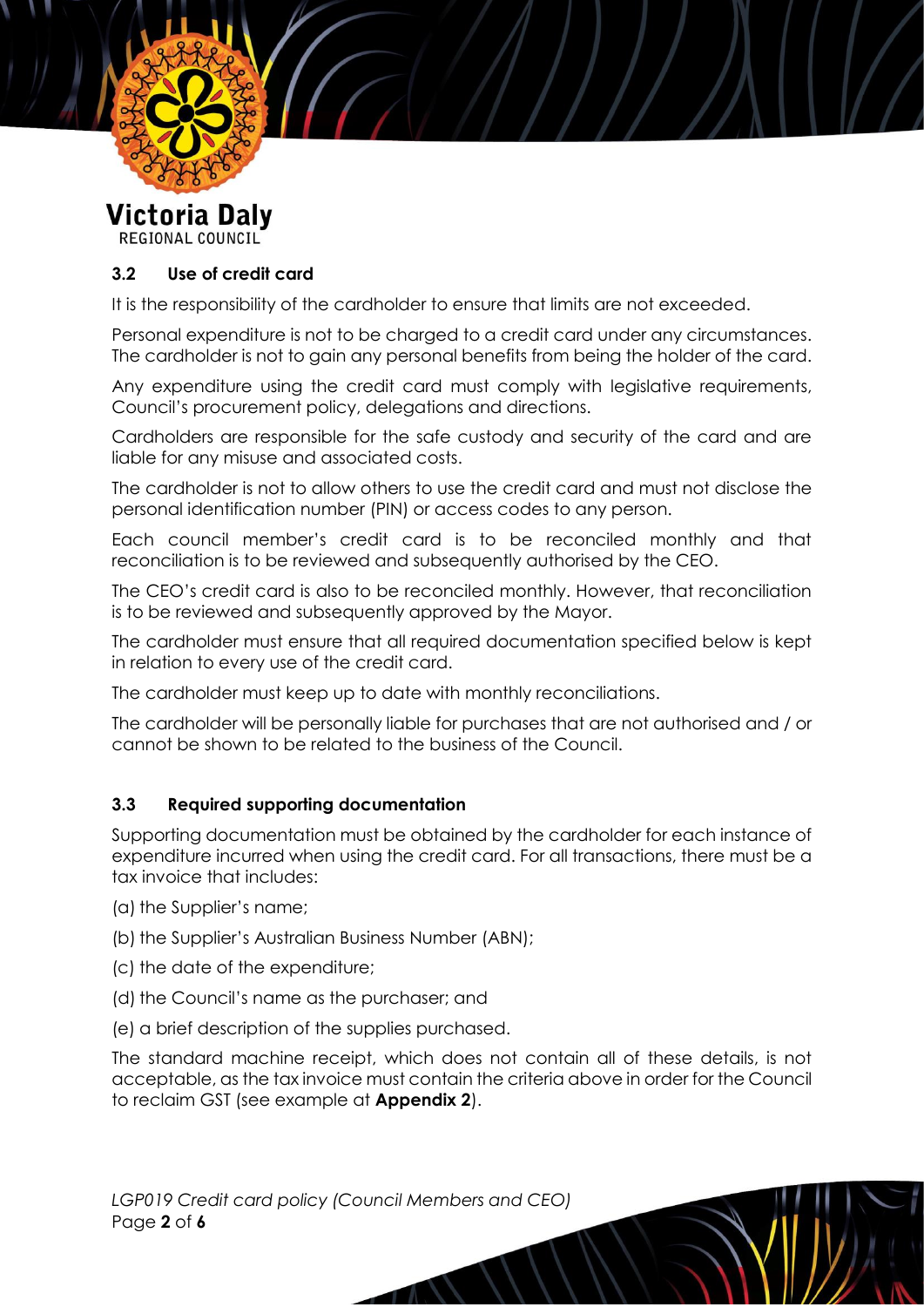

**REGIONAL COUNCIL** 

In the instance that a valid tax invoice is unable to be practically obtained it will be at the discretion of the Senior Accountant as to whether a statutory declaration will be required.

### **3.4 Supporting documentation not available or lost**

If the supporting documentation is for some reason lost or destroyed, a statutory declaration must be completed by the cardholder giving full details of the transaction and explaining why the documentation is not available.

A statutory declaration form can be found at <https://nt.gov.au/law/processes/statutory-declarations>

Credit card reconciliations must not be approved without appropriate supporting documentation or an appropriate statutory declaration.

Where supporting documentation for a CEO's credit card purchase cannot be provided, the Mayor must not approve the monthly credit card reconciliation unless a statutory declaration is attached.

If a cardholder regularly makes use of a statutory declaration, the matter of repeated failure to keep tax invoices must be brought to the attention of Council and the Council will consider whether it is appropriate for the person to continue being a cardholder.

### **3.5 Credit card reconciliations**

Each cardholder will be issued with a monthly credit card statement listing all their purchase transactions for that particular month.

It is the responsibility of the cardholder to match their supporting documentation to the monthly statement and return all documentation within seven days (7) of receiving the statement.

The reconciliation must include information for each transaction.

The CEO approves reconciliations of credit cards held by council members. The Mayor approves the reconciliation of the CEO's credit card.

Repeated failure to meet the required timeframe must be brought to the attention of Council and the Council must consider whether it is appropriate for the person to continue being a cardholder.

The CEO is to notify the Mayor and Council's finance department as soon as possible if there is a disputed card transaction in relation to the credit card held by the CEO. A council member is to notify the CEO as soon as possible if there is a disputed card transaction in relation to a credit card held by that council member.

*LGP019 Credit card policy (Council Members and CEO)* Page **3** of **6**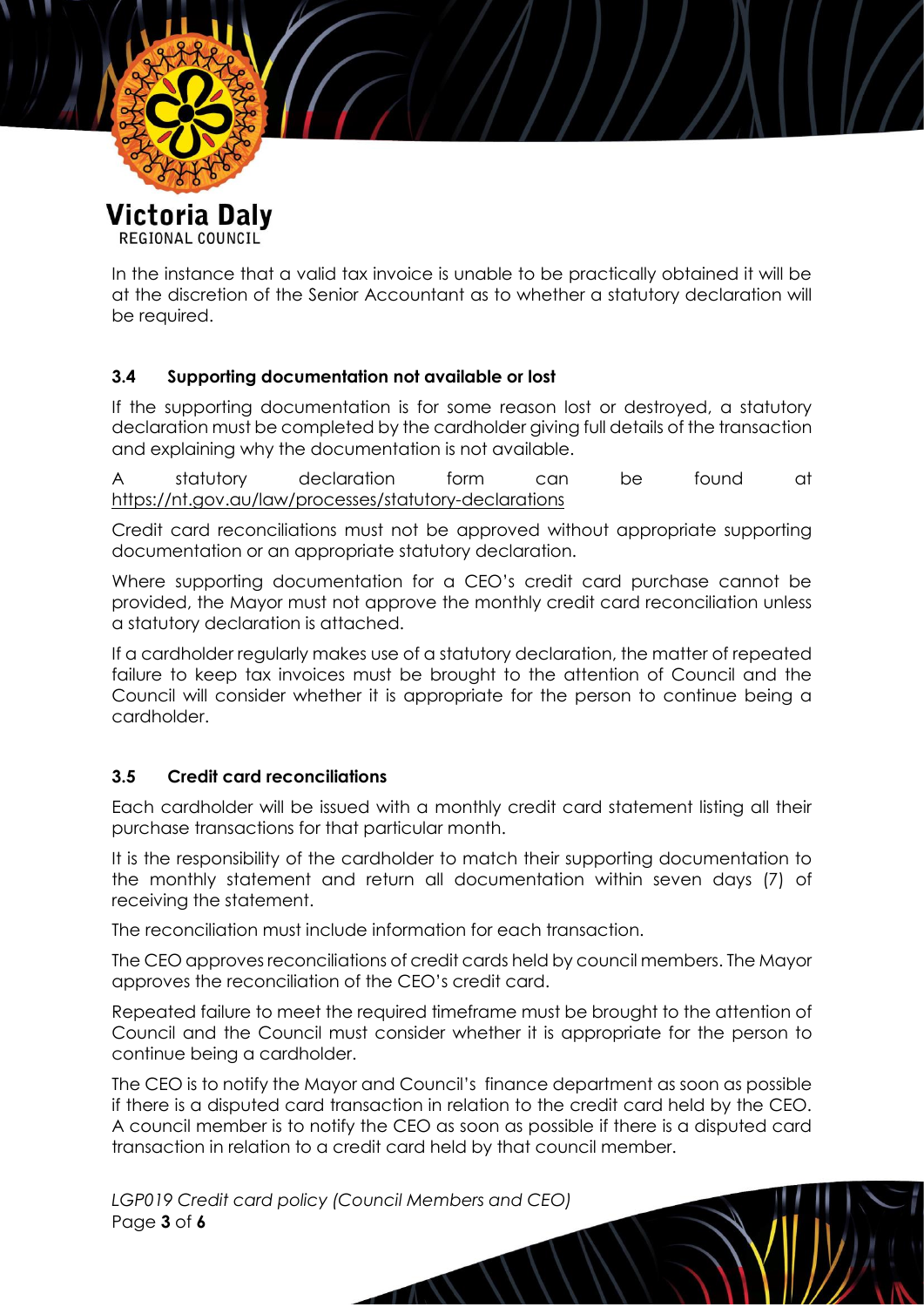

**REGIONAL COUNCIL** 

Where a council member's credit card has been inadvertently used for personal use, the CEO must not approve the monthly credit card reconciliation unless the amount has been repaid to Council and a receipt is attached.

Where a CEO's credit card has been inadvertently used for personal use, the Mayor must not approve the monthly credit card reconciliation unless the amount has been repaid to Council and a receipt is attached.

#### **3.6 Credit card cancellation and replacement**

If a credit card is lost or stolen, the cardholder must immediately contact the issuing institution to report the loss and cancel the card. If the cardholder is a council member, the matter must be reported as soon as possible to the CEO. If the CEO is the cardholder, the matter must be reported to the Mayor.

In the above circumstances, the CEO is to ensure that the credit card has been cancelled, arrange a replacement card (if appropriate) and update the credit card register.

#### **3.7 Return of credit card**

The cardholder is to return the credit card to the Council as soon as the card is no longer required or, if leaving the Council, on or before the last day with Council.

The CEO is to ensure that all returned credit cards are cancelled, destroyed and that the register is updated.

| Policy Number       | <b>LGP019</b>                                        |
|---------------------|------------------------------------------------------|
| Reference           | Regulation 6(1)(e) of the Local Government (General) |
|                     | <b>Regulations 2021</b>                              |
|                     | LGR 2.2/6                                            |
| Version             | 1.2                                                  |
| Approved by         | Council 058/2021                                     |
| <b>Adopted Date</b> | 25 May 2021                                          |
| Revision            | 2 Years                                              |
| Amendments          | 30 November 2021-183/2021                            |
| Next Revision Due   | 25 May 2021                                          |

*LGP019 Credit card policy (Council Members and CEO)* Page **4** of **6**

Æ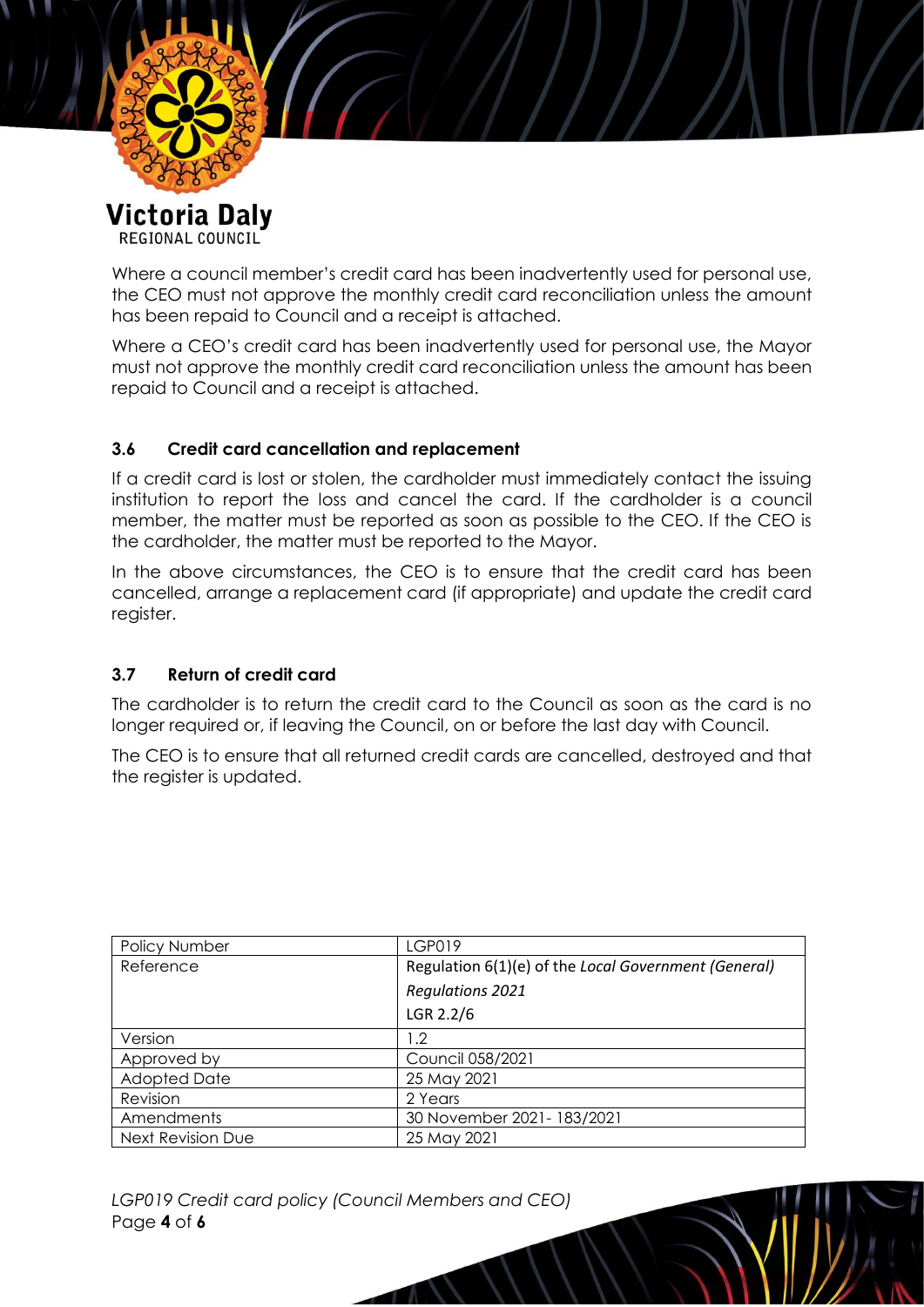

Victoria Dalv

REGIONAL COUNCIL **Appendix 1 – Corporate Credit Cardholder Agreement**

Cardholder's name:

Credit limit (monthly): **\$**

Transaction amount limit: **\$**

### **ACKNOWLEDGEMENT**

I have read the attached policy, acknowledge receipt of the Council Corporate Credit Card (Credit Card) and I agree that I will strictly comply with the policy. In particular I note that:

- 1. As the Cardholder I am responsible for all purchases on the Credit Card. I will not use the Credit Card, nor permit it to be used, other than for official Council purposes. I will ensure security of the Credit Card at all times and will not permit the Credit Card to be used by any other person.
- 2. The Credit Card may only be used in situations where it is not reasonably possible to use Council's normal procedures to pay for transactions.
- 3. I will ensure that personal expenditure is not charged to the Credit Card.
- 4. I will be personally liable for expenditure that is not authorised and / or cannot be shown to be related to the business of the Council.
- 5. I will retain all original supporting documentation and ensure that the documentation meets the requirements specified at clause 3.3 in the attached policy.
- 6. Monthly statements will be reconciled and returned with the required documentation within seven days (7) of my receipt of the statement.
- 7. If the Credit Card is lost or stolen, I will immediately take the steps set out at clause 3.6 in the attached policy.

| Credit Card number:      | Credit Card expiry date: |
|--------------------------|--------------------------|
| Signature of Cardholder: | Signature date:          |